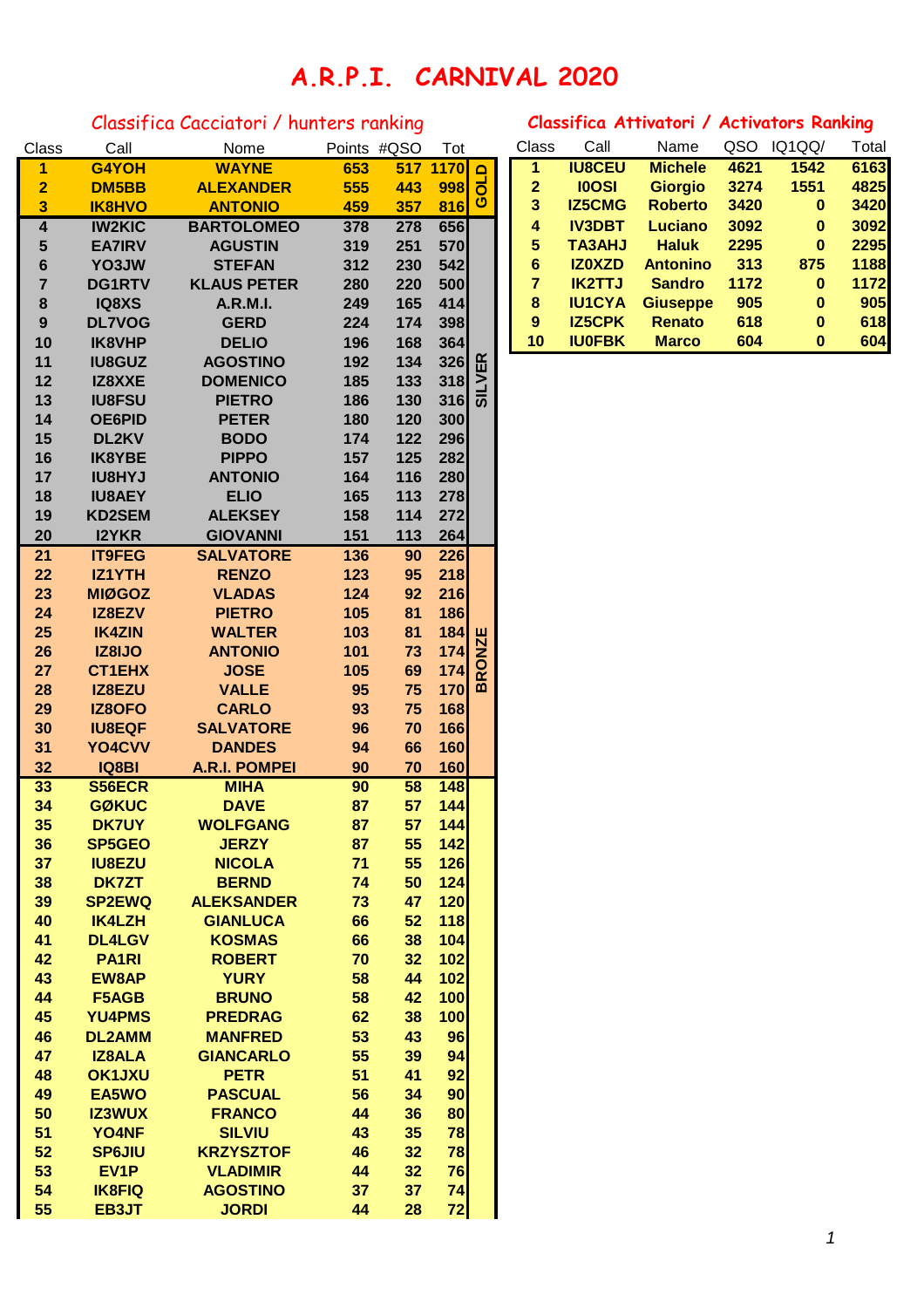| 56<br>72<br><b>DO4DXA</b><br><b>MARC</b><br>43<br>29<br><b>AWARD</b><br>68<br>57<br><b>IK8DYF</b><br><b>CARMINE</b><br>40<br>28<br>58<br><b>CLUB STATION</b><br>40<br>66<br>UR4QZZ<br>26<br>66<br>59<br><b>ANATOLY</b><br>38<br><b>RA4HL</b><br>28<br><b>LZ2XF</b><br><b>STANISLAV</b><br>34<br>30<br>64<br>60<br><b>IU8JCQ</b><br><b>MASSIMO</b><br>36<br>64<br>61<br>28<br>LZ1LZ<br><b>KOSTA</b><br>62<br>37<br>25<br>62<br><b>GEERT</b><br>58<br>63<br><b>PA3CPS</b><br>36<br>22<br>58<br>64<br>RM5F<br>34<br>24<br>58<br>65<br>R1CAT<br><b>VLADIMIR</b><br>36<br>22<br>58<br>66<br><b>IUØICA</b><br><b>MAURO</b><br>35<br>23<br>58<br>67<br>DH5WB<br><b>WILFRIED</b><br>32<br>26<br><b>IZØRTT</b><br><b>GIOVANNI</b><br>20<br>58<br>68<br>38<br>EC <sub>1</sub> A<br><b>GERARDO</b><br>35<br>23<br>58<br>69<br>70<br><b>OM7OM</b><br><b>MILAN</b><br>37<br>21<br>58<br>71<br>OK6LZ<br><b>MAREK</b><br>36<br>20<br>56<br>72<br><b>DJ1AA</b><br><b>MIRKO</b><br>34<br>22<br>56<br>73<br><b>SN95IARU</b><br><b>SPECIAL CALL</b><br>28<br>28<br>56<br>74<br><b>EA7UW</b><br><b>RAFAEL</b><br>31<br>23<br>54<br>75<br><b>BENNY</b><br>30<br>22<br>52<br>OZ5AGJ<br>76<br><b>SP6PZG</b><br><b>KLUB LACZNOSCI</b><br>31<br>21<br>52<br>77<br><b>F4GTB</b><br><b>CHRISTOPHE</b><br>29<br>23<br>52<br>78<br><b>R2DTE</b><br><b>ALEKSEI</b><br>31<br>19<br>50<br>79<br><b>EB5AH</b><br><b>RAUL</b><br>29<br>21<br>50<br>80<br><b>UN7IT</b><br><b>SERGEY</b><br>21<br>50<br>29<br>81<br><b>DAREK</b><br>30<br>50<br><b>SQ1OD</b><br>20<br><b>HAØHH</b><br><b>THURZO</b><br>50<br>82<br>29<br>21<br>SP5UFE<br><b>GRZEGORZ</b><br>83<br>30<br>18<br>48<br>UX8IW<br><b>BORIS</b><br>31<br>17<br>48<br>84<br><b>KRZYSZTOF</b><br>85<br>SP6KB<br>27<br>21<br>48<br>19<br>48<br>86<br>DL7DJ<br><b>HARALD</b><br>29<br>87<br>HA7TM<br><b>TIBOR</b><br>23<br>23<br>46<br><b>UDO</b><br>27<br>19<br>46<br>88<br>DL1UDO<br>89<br>UT2QQ<br><b>VLADISLAV</b><br>27<br>17<br>44<br><b>ANTONINO</b><br>44<br>90<br><b>IZØXZD</b><br>29<br>15<br>91<br>RU3WR<br><b>VLADIMIR</b><br>27<br>44<br>17<br><b>RYSZARD</b><br>SP3CUG<br>17<br>42<br>92<br>25<br>E75FM<br><b>FAZLAGIC</b><br>16<br>42<br>93<br>26<br>42<br>94<br>R <sub>1</sub> AV<br><b>SERGEY</b><br>23<br>19<br>95<br>SP9DTI<br>19<br>42<br>23<br>96<br><b>I1RJP</b><br>28<br>14<br>42<br><b>MARIO</b><br>97<br>YO9HP<br><b>ALEX</b><br>26<br>16<br>42<br>98<br><b>ON7DY</b><br><b>MARCEL</b><br>18<br>42<br>24<br>99<br>F8NHF<br><b>DENIS</b><br>27<br>15<br>42<br>100<br>R7IW<br><b>STANISLAV</b><br>17<br>40<br>23<br>101<br>DL <sub>1RI</sub><br><b>WERNER</b><br>17<br>40<br>23<br>102<br>RU3QR<br><b>SERGEY</b><br>23<br>17<br>40<br>103<br><b>HELMUT</b><br>25<br>15<br>40<br>DM2BPG<br>104<br>YU7ZZ<br><b>JOZSEF</b><br>24<br>16<br>40<br>105<br>DC2WX<br><b>WOLFGANG</b><br>15<br>40<br>25<br>106<br><b>CHRISTIAN</b><br>23<br>DL7ACA<br>15<br>38<br>107<br>E73DN<br><b>SEAD</b><br>22<br>16<br>38<br>SP5SMY<br><b>PAWEL</b><br>23<br>15<br>108<br>38<br>109<br>OK1WCF<br><b>MARTIN</b><br>22<br>16<br>38<br>110<br>SP6RCK<br><b>ZBIGNIEW</b><br>23<br>15<br>38<br>111<br>EW8DU<br><b>SERGEJ</b><br>25<br>13<br>38<br>112<br>9A4ZM<br><b>ZVONIMIR</b><br>21<br>17<br>38<br>113<br><b>IU3MAG</b><br><b>LUCA</b><br>38<br>22<br>16<br>114<br>OL725PLZ<br><b>SPECIAL CALL</b><br>20<br>18<br>38 |     |       |               |    |    |    |  |
|-------------------------------------------------------------------------------------------------------------------------------------------------------------------------------------------------------------------------------------------------------------------------------------------------------------------------------------------------------------------------------------------------------------------------------------------------------------------------------------------------------------------------------------------------------------------------------------------------------------------------------------------------------------------------------------------------------------------------------------------------------------------------------------------------------------------------------------------------------------------------------------------------------------------------------------------------------------------------------------------------------------------------------------------------------------------------------------------------------------------------------------------------------------------------------------------------------------------------------------------------------------------------------------------------------------------------------------------------------------------------------------------------------------------------------------------------------------------------------------------------------------------------------------------------------------------------------------------------------------------------------------------------------------------------------------------------------------------------------------------------------------------------------------------------------------------------------------------------------------------------------------------------------------------------------------------------------------------------------------------------------------------------------------------------------------------------------------------------------------------------------------------------------------------------------------------------------------------------------------------------------------------------------------------------------------------------------------------------------------------------------------------------------------------------------------------------------------------------------------------------------------------------------------------------------------------------------------------------------------------------------------------------------------------------------------------------------------------------------------------------------------------------------------------------------------------------------------------------------------------------------------------------------------------------------------------------------------------------------------------------------------------------------------------------------------------------------------------------------------------------------------------------------------------------------------------------------------------------------------------------------------------------------------------------------------------------------------------|-----|-------|---------------|----|----|----|--|
|                                                                                                                                                                                                                                                                                                                                                                                                                                                                                                                                                                                                                                                                                                                                                                                                                                                                                                                                                                                                                                                                                                                                                                                                                                                                                                                                                                                                                                                                                                                                                                                                                                                                                                                                                                                                                                                                                                                                                                                                                                                                                                                                                                                                                                                                                                                                                                                                                                                                                                                                                                                                                                                                                                                                                                                                                                                                                                                                                                                                                                                                                                                                                                                                                                                                                                                                           |     |       |               |    |    |    |  |
|                                                                                                                                                                                                                                                                                                                                                                                                                                                                                                                                                                                                                                                                                                                                                                                                                                                                                                                                                                                                                                                                                                                                                                                                                                                                                                                                                                                                                                                                                                                                                                                                                                                                                                                                                                                                                                                                                                                                                                                                                                                                                                                                                                                                                                                                                                                                                                                                                                                                                                                                                                                                                                                                                                                                                                                                                                                                                                                                                                                                                                                                                                                                                                                                                                                                                                                                           |     |       |               |    |    |    |  |
|                                                                                                                                                                                                                                                                                                                                                                                                                                                                                                                                                                                                                                                                                                                                                                                                                                                                                                                                                                                                                                                                                                                                                                                                                                                                                                                                                                                                                                                                                                                                                                                                                                                                                                                                                                                                                                                                                                                                                                                                                                                                                                                                                                                                                                                                                                                                                                                                                                                                                                                                                                                                                                                                                                                                                                                                                                                                                                                                                                                                                                                                                                                                                                                                                                                                                                                                           |     |       |               |    |    |    |  |
|                                                                                                                                                                                                                                                                                                                                                                                                                                                                                                                                                                                                                                                                                                                                                                                                                                                                                                                                                                                                                                                                                                                                                                                                                                                                                                                                                                                                                                                                                                                                                                                                                                                                                                                                                                                                                                                                                                                                                                                                                                                                                                                                                                                                                                                                                                                                                                                                                                                                                                                                                                                                                                                                                                                                                                                                                                                                                                                                                                                                                                                                                                                                                                                                                                                                                                                                           |     |       |               |    |    |    |  |
|                                                                                                                                                                                                                                                                                                                                                                                                                                                                                                                                                                                                                                                                                                                                                                                                                                                                                                                                                                                                                                                                                                                                                                                                                                                                                                                                                                                                                                                                                                                                                                                                                                                                                                                                                                                                                                                                                                                                                                                                                                                                                                                                                                                                                                                                                                                                                                                                                                                                                                                                                                                                                                                                                                                                                                                                                                                                                                                                                                                                                                                                                                                                                                                                                                                                                                                                           |     |       |               |    |    |    |  |
|                                                                                                                                                                                                                                                                                                                                                                                                                                                                                                                                                                                                                                                                                                                                                                                                                                                                                                                                                                                                                                                                                                                                                                                                                                                                                                                                                                                                                                                                                                                                                                                                                                                                                                                                                                                                                                                                                                                                                                                                                                                                                                                                                                                                                                                                                                                                                                                                                                                                                                                                                                                                                                                                                                                                                                                                                                                                                                                                                                                                                                                                                                                                                                                                                                                                                                                                           |     |       |               |    |    |    |  |
|                                                                                                                                                                                                                                                                                                                                                                                                                                                                                                                                                                                                                                                                                                                                                                                                                                                                                                                                                                                                                                                                                                                                                                                                                                                                                                                                                                                                                                                                                                                                                                                                                                                                                                                                                                                                                                                                                                                                                                                                                                                                                                                                                                                                                                                                                                                                                                                                                                                                                                                                                                                                                                                                                                                                                                                                                                                                                                                                                                                                                                                                                                                                                                                                                                                                                                                                           |     |       |               |    |    |    |  |
|                                                                                                                                                                                                                                                                                                                                                                                                                                                                                                                                                                                                                                                                                                                                                                                                                                                                                                                                                                                                                                                                                                                                                                                                                                                                                                                                                                                                                                                                                                                                                                                                                                                                                                                                                                                                                                                                                                                                                                                                                                                                                                                                                                                                                                                                                                                                                                                                                                                                                                                                                                                                                                                                                                                                                                                                                                                                                                                                                                                                                                                                                                                                                                                                                                                                                                                                           |     |       |               |    |    |    |  |
|                                                                                                                                                                                                                                                                                                                                                                                                                                                                                                                                                                                                                                                                                                                                                                                                                                                                                                                                                                                                                                                                                                                                                                                                                                                                                                                                                                                                                                                                                                                                                                                                                                                                                                                                                                                                                                                                                                                                                                                                                                                                                                                                                                                                                                                                                                                                                                                                                                                                                                                                                                                                                                                                                                                                                                                                                                                                                                                                                                                                                                                                                                                                                                                                                                                                                                                                           |     |       |               |    |    |    |  |
|                                                                                                                                                                                                                                                                                                                                                                                                                                                                                                                                                                                                                                                                                                                                                                                                                                                                                                                                                                                                                                                                                                                                                                                                                                                                                                                                                                                                                                                                                                                                                                                                                                                                                                                                                                                                                                                                                                                                                                                                                                                                                                                                                                                                                                                                                                                                                                                                                                                                                                                                                                                                                                                                                                                                                                                                                                                                                                                                                                                                                                                                                                                                                                                                                                                                                                                                           |     |       |               |    |    |    |  |
|                                                                                                                                                                                                                                                                                                                                                                                                                                                                                                                                                                                                                                                                                                                                                                                                                                                                                                                                                                                                                                                                                                                                                                                                                                                                                                                                                                                                                                                                                                                                                                                                                                                                                                                                                                                                                                                                                                                                                                                                                                                                                                                                                                                                                                                                                                                                                                                                                                                                                                                                                                                                                                                                                                                                                                                                                                                                                                                                                                                                                                                                                                                                                                                                                                                                                                                                           |     |       |               |    |    |    |  |
|                                                                                                                                                                                                                                                                                                                                                                                                                                                                                                                                                                                                                                                                                                                                                                                                                                                                                                                                                                                                                                                                                                                                                                                                                                                                                                                                                                                                                                                                                                                                                                                                                                                                                                                                                                                                                                                                                                                                                                                                                                                                                                                                                                                                                                                                                                                                                                                                                                                                                                                                                                                                                                                                                                                                                                                                                                                                                                                                                                                                                                                                                                                                                                                                                                                                                                                                           |     |       |               |    |    |    |  |
|                                                                                                                                                                                                                                                                                                                                                                                                                                                                                                                                                                                                                                                                                                                                                                                                                                                                                                                                                                                                                                                                                                                                                                                                                                                                                                                                                                                                                                                                                                                                                                                                                                                                                                                                                                                                                                                                                                                                                                                                                                                                                                                                                                                                                                                                                                                                                                                                                                                                                                                                                                                                                                                                                                                                                                                                                                                                                                                                                                                                                                                                                                                                                                                                                                                                                                                                           |     |       |               |    |    |    |  |
|                                                                                                                                                                                                                                                                                                                                                                                                                                                                                                                                                                                                                                                                                                                                                                                                                                                                                                                                                                                                                                                                                                                                                                                                                                                                                                                                                                                                                                                                                                                                                                                                                                                                                                                                                                                                                                                                                                                                                                                                                                                                                                                                                                                                                                                                                                                                                                                                                                                                                                                                                                                                                                                                                                                                                                                                                                                                                                                                                                                                                                                                                                                                                                                                                                                                                                                                           |     |       |               |    |    |    |  |
|                                                                                                                                                                                                                                                                                                                                                                                                                                                                                                                                                                                                                                                                                                                                                                                                                                                                                                                                                                                                                                                                                                                                                                                                                                                                                                                                                                                                                                                                                                                                                                                                                                                                                                                                                                                                                                                                                                                                                                                                                                                                                                                                                                                                                                                                                                                                                                                                                                                                                                                                                                                                                                                                                                                                                                                                                                                                                                                                                                                                                                                                                                                                                                                                                                                                                                                                           |     |       |               |    |    |    |  |
|                                                                                                                                                                                                                                                                                                                                                                                                                                                                                                                                                                                                                                                                                                                                                                                                                                                                                                                                                                                                                                                                                                                                                                                                                                                                                                                                                                                                                                                                                                                                                                                                                                                                                                                                                                                                                                                                                                                                                                                                                                                                                                                                                                                                                                                                                                                                                                                                                                                                                                                                                                                                                                                                                                                                                                                                                                                                                                                                                                                                                                                                                                                                                                                                                                                                                                                                           |     |       |               |    |    |    |  |
|                                                                                                                                                                                                                                                                                                                                                                                                                                                                                                                                                                                                                                                                                                                                                                                                                                                                                                                                                                                                                                                                                                                                                                                                                                                                                                                                                                                                                                                                                                                                                                                                                                                                                                                                                                                                                                                                                                                                                                                                                                                                                                                                                                                                                                                                                                                                                                                                                                                                                                                                                                                                                                                                                                                                                                                                                                                                                                                                                                                                                                                                                                                                                                                                                                                                                                                                           |     |       |               |    |    |    |  |
|                                                                                                                                                                                                                                                                                                                                                                                                                                                                                                                                                                                                                                                                                                                                                                                                                                                                                                                                                                                                                                                                                                                                                                                                                                                                                                                                                                                                                                                                                                                                                                                                                                                                                                                                                                                                                                                                                                                                                                                                                                                                                                                                                                                                                                                                                                                                                                                                                                                                                                                                                                                                                                                                                                                                                                                                                                                                                                                                                                                                                                                                                                                                                                                                                                                                                                                                           |     |       |               |    |    |    |  |
|                                                                                                                                                                                                                                                                                                                                                                                                                                                                                                                                                                                                                                                                                                                                                                                                                                                                                                                                                                                                                                                                                                                                                                                                                                                                                                                                                                                                                                                                                                                                                                                                                                                                                                                                                                                                                                                                                                                                                                                                                                                                                                                                                                                                                                                                                                                                                                                                                                                                                                                                                                                                                                                                                                                                                                                                                                                                                                                                                                                                                                                                                                                                                                                                                                                                                                                                           |     |       |               |    |    |    |  |
|                                                                                                                                                                                                                                                                                                                                                                                                                                                                                                                                                                                                                                                                                                                                                                                                                                                                                                                                                                                                                                                                                                                                                                                                                                                                                                                                                                                                                                                                                                                                                                                                                                                                                                                                                                                                                                                                                                                                                                                                                                                                                                                                                                                                                                                                                                                                                                                                                                                                                                                                                                                                                                                                                                                                                                                                                                                                                                                                                                                                                                                                                                                                                                                                                                                                                                                                           |     |       |               |    |    |    |  |
|                                                                                                                                                                                                                                                                                                                                                                                                                                                                                                                                                                                                                                                                                                                                                                                                                                                                                                                                                                                                                                                                                                                                                                                                                                                                                                                                                                                                                                                                                                                                                                                                                                                                                                                                                                                                                                                                                                                                                                                                                                                                                                                                                                                                                                                                                                                                                                                                                                                                                                                                                                                                                                                                                                                                                                                                                                                                                                                                                                                                                                                                                                                                                                                                                                                                                                                                           |     |       |               |    |    |    |  |
|                                                                                                                                                                                                                                                                                                                                                                                                                                                                                                                                                                                                                                                                                                                                                                                                                                                                                                                                                                                                                                                                                                                                                                                                                                                                                                                                                                                                                                                                                                                                                                                                                                                                                                                                                                                                                                                                                                                                                                                                                                                                                                                                                                                                                                                                                                                                                                                                                                                                                                                                                                                                                                                                                                                                                                                                                                                                                                                                                                                                                                                                                                                                                                                                                                                                                                                                           |     |       |               |    |    |    |  |
|                                                                                                                                                                                                                                                                                                                                                                                                                                                                                                                                                                                                                                                                                                                                                                                                                                                                                                                                                                                                                                                                                                                                                                                                                                                                                                                                                                                                                                                                                                                                                                                                                                                                                                                                                                                                                                                                                                                                                                                                                                                                                                                                                                                                                                                                                                                                                                                                                                                                                                                                                                                                                                                                                                                                                                                                                                                                                                                                                                                                                                                                                                                                                                                                                                                                                                                                           |     |       |               |    |    |    |  |
|                                                                                                                                                                                                                                                                                                                                                                                                                                                                                                                                                                                                                                                                                                                                                                                                                                                                                                                                                                                                                                                                                                                                                                                                                                                                                                                                                                                                                                                                                                                                                                                                                                                                                                                                                                                                                                                                                                                                                                                                                                                                                                                                                                                                                                                                                                                                                                                                                                                                                                                                                                                                                                                                                                                                                                                                                                                                                                                                                                                                                                                                                                                                                                                                                                                                                                                                           |     |       |               |    |    |    |  |
|                                                                                                                                                                                                                                                                                                                                                                                                                                                                                                                                                                                                                                                                                                                                                                                                                                                                                                                                                                                                                                                                                                                                                                                                                                                                                                                                                                                                                                                                                                                                                                                                                                                                                                                                                                                                                                                                                                                                                                                                                                                                                                                                                                                                                                                                                                                                                                                                                                                                                                                                                                                                                                                                                                                                                                                                                                                                                                                                                                                                                                                                                                                                                                                                                                                                                                                                           |     |       |               |    |    |    |  |
|                                                                                                                                                                                                                                                                                                                                                                                                                                                                                                                                                                                                                                                                                                                                                                                                                                                                                                                                                                                                                                                                                                                                                                                                                                                                                                                                                                                                                                                                                                                                                                                                                                                                                                                                                                                                                                                                                                                                                                                                                                                                                                                                                                                                                                                                                                                                                                                                                                                                                                                                                                                                                                                                                                                                                                                                                                                                                                                                                                                                                                                                                                                                                                                                                                                                                                                                           |     |       |               |    |    |    |  |
|                                                                                                                                                                                                                                                                                                                                                                                                                                                                                                                                                                                                                                                                                                                                                                                                                                                                                                                                                                                                                                                                                                                                                                                                                                                                                                                                                                                                                                                                                                                                                                                                                                                                                                                                                                                                                                                                                                                                                                                                                                                                                                                                                                                                                                                                                                                                                                                                                                                                                                                                                                                                                                                                                                                                                                                                                                                                                                                                                                                                                                                                                                                                                                                                                                                                                                                                           |     |       |               |    |    |    |  |
|                                                                                                                                                                                                                                                                                                                                                                                                                                                                                                                                                                                                                                                                                                                                                                                                                                                                                                                                                                                                                                                                                                                                                                                                                                                                                                                                                                                                                                                                                                                                                                                                                                                                                                                                                                                                                                                                                                                                                                                                                                                                                                                                                                                                                                                                                                                                                                                                                                                                                                                                                                                                                                                                                                                                                                                                                                                                                                                                                                                                                                                                                                                                                                                                                                                                                                                                           |     |       |               |    |    |    |  |
|                                                                                                                                                                                                                                                                                                                                                                                                                                                                                                                                                                                                                                                                                                                                                                                                                                                                                                                                                                                                                                                                                                                                                                                                                                                                                                                                                                                                                                                                                                                                                                                                                                                                                                                                                                                                                                                                                                                                                                                                                                                                                                                                                                                                                                                                                                                                                                                                                                                                                                                                                                                                                                                                                                                                                                                                                                                                                                                                                                                                                                                                                                                                                                                                                                                                                                                                           |     |       |               |    |    |    |  |
|                                                                                                                                                                                                                                                                                                                                                                                                                                                                                                                                                                                                                                                                                                                                                                                                                                                                                                                                                                                                                                                                                                                                                                                                                                                                                                                                                                                                                                                                                                                                                                                                                                                                                                                                                                                                                                                                                                                                                                                                                                                                                                                                                                                                                                                                                                                                                                                                                                                                                                                                                                                                                                                                                                                                                                                                                                                                                                                                                                                                                                                                                                                                                                                                                                                                                                                                           |     |       |               |    |    |    |  |
|                                                                                                                                                                                                                                                                                                                                                                                                                                                                                                                                                                                                                                                                                                                                                                                                                                                                                                                                                                                                                                                                                                                                                                                                                                                                                                                                                                                                                                                                                                                                                                                                                                                                                                                                                                                                                                                                                                                                                                                                                                                                                                                                                                                                                                                                                                                                                                                                                                                                                                                                                                                                                                                                                                                                                                                                                                                                                                                                                                                                                                                                                                                                                                                                                                                                                                                                           |     |       |               |    |    |    |  |
|                                                                                                                                                                                                                                                                                                                                                                                                                                                                                                                                                                                                                                                                                                                                                                                                                                                                                                                                                                                                                                                                                                                                                                                                                                                                                                                                                                                                                                                                                                                                                                                                                                                                                                                                                                                                                                                                                                                                                                                                                                                                                                                                                                                                                                                                                                                                                                                                                                                                                                                                                                                                                                                                                                                                                                                                                                                                                                                                                                                                                                                                                                                                                                                                                                                                                                                                           |     |       |               |    |    |    |  |
|                                                                                                                                                                                                                                                                                                                                                                                                                                                                                                                                                                                                                                                                                                                                                                                                                                                                                                                                                                                                                                                                                                                                                                                                                                                                                                                                                                                                                                                                                                                                                                                                                                                                                                                                                                                                                                                                                                                                                                                                                                                                                                                                                                                                                                                                                                                                                                                                                                                                                                                                                                                                                                                                                                                                                                                                                                                                                                                                                                                                                                                                                                                                                                                                                                                                                                                                           |     |       |               |    |    |    |  |
|                                                                                                                                                                                                                                                                                                                                                                                                                                                                                                                                                                                                                                                                                                                                                                                                                                                                                                                                                                                                                                                                                                                                                                                                                                                                                                                                                                                                                                                                                                                                                                                                                                                                                                                                                                                                                                                                                                                                                                                                                                                                                                                                                                                                                                                                                                                                                                                                                                                                                                                                                                                                                                                                                                                                                                                                                                                                                                                                                                                                                                                                                                                                                                                                                                                                                                                                           |     |       |               |    |    |    |  |
|                                                                                                                                                                                                                                                                                                                                                                                                                                                                                                                                                                                                                                                                                                                                                                                                                                                                                                                                                                                                                                                                                                                                                                                                                                                                                                                                                                                                                                                                                                                                                                                                                                                                                                                                                                                                                                                                                                                                                                                                                                                                                                                                                                                                                                                                                                                                                                                                                                                                                                                                                                                                                                                                                                                                                                                                                                                                                                                                                                                                                                                                                                                                                                                                                                                                                                                                           |     |       |               |    |    |    |  |
|                                                                                                                                                                                                                                                                                                                                                                                                                                                                                                                                                                                                                                                                                                                                                                                                                                                                                                                                                                                                                                                                                                                                                                                                                                                                                                                                                                                                                                                                                                                                                                                                                                                                                                                                                                                                                                                                                                                                                                                                                                                                                                                                                                                                                                                                                                                                                                                                                                                                                                                                                                                                                                                                                                                                                                                                                                                                                                                                                                                                                                                                                                                                                                                                                                                                                                                                           |     |       |               |    |    |    |  |
|                                                                                                                                                                                                                                                                                                                                                                                                                                                                                                                                                                                                                                                                                                                                                                                                                                                                                                                                                                                                                                                                                                                                                                                                                                                                                                                                                                                                                                                                                                                                                                                                                                                                                                                                                                                                                                                                                                                                                                                                                                                                                                                                                                                                                                                                                                                                                                                                                                                                                                                                                                                                                                                                                                                                                                                                                                                                                                                                                                                                                                                                                                                                                                                                                                                                                                                                           |     |       |               |    |    |    |  |
|                                                                                                                                                                                                                                                                                                                                                                                                                                                                                                                                                                                                                                                                                                                                                                                                                                                                                                                                                                                                                                                                                                                                                                                                                                                                                                                                                                                                                                                                                                                                                                                                                                                                                                                                                                                                                                                                                                                                                                                                                                                                                                                                                                                                                                                                                                                                                                                                                                                                                                                                                                                                                                                                                                                                                                                                                                                                                                                                                                                                                                                                                                                                                                                                                                                                                                                                           |     |       |               |    |    |    |  |
|                                                                                                                                                                                                                                                                                                                                                                                                                                                                                                                                                                                                                                                                                                                                                                                                                                                                                                                                                                                                                                                                                                                                                                                                                                                                                                                                                                                                                                                                                                                                                                                                                                                                                                                                                                                                                                                                                                                                                                                                                                                                                                                                                                                                                                                                                                                                                                                                                                                                                                                                                                                                                                                                                                                                                                                                                                                                                                                                                                                                                                                                                                                                                                                                                                                                                                                                           |     |       |               |    |    |    |  |
|                                                                                                                                                                                                                                                                                                                                                                                                                                                                                                                                                                                                                                                                                                                                                                                                                                                                                                                                                                                                                                                                                                                                                                                                                                                                                                                                                                                                                                                                                                                                                                                                                                                                                                                                                                                                                                                                                                                                                                                                                                                                                                                                                                                                                                                                                                                                                                                                                                                                                                                                                                                                                                                                                                                                                                                                                                                                                                                                                                                                                                                                                                                                                                                                                                                                                                                                           |     |       |               |    |    |    |  |
|                                                                                                                                                                                                                                                                                                                                                                                                                                                                                                                                                                                                                                                                                                                                                                                                                                                                                                                                                                                                                                                                                                                                                                                                                                                                                                                                                                                                                                                                                                                                                                                                                                                                                                                                                                                                                                                                                                                                                                                                                                                                                                                                                                                                                                                                                                                                                                                                                                                                                                                                                                                                                                                                                                                                                                                                                                                                                                                                                                                                                                                                                                                                                                                                                                                                                                                                           |     |       |               |    |    |    |  |
|                                                                                                                                                                                                                                                                                                                                                                                                                                                                                                                                                                                                                                                                                                                                                                                                                                                                                                                                                                                                                                                                                                                                                                                                                                                                                                                                                                                                                                                                                                                                                                                                                                                                                                                                                                                                                                                                                                                                                                                                                                                                                                                                                                                                                                                                                                                                                                                                                                                                                                                                                                                                                                                                                                                                                                                                                                                                                                                                                                                                                                                                                                                                                                                                                                                                                                                                           |     |       |               |    |    |    |  |
|                                                                                                                                                                                                                                                                                                                                                                                                                                                                                                                                                                                                                                                                                                                                                                                                                                                                                                                                                                                                                                                                                                                                                                                                                                                                                                                                                                                                                                                                                                                                                                                                                                                                                                                                                                                                                                                                                                                                                                                                                                                                                                                                                                                                                                                                                                                                                                                                                                                                                                                                                                                                                                                                                                                                                                                                                                                                                                                                                                                                                                                                                                                                                                                                                                                                                                                                           |     |       |               |    |    |    |  |
|                                                                                                                                                                                                                                                                                                                                                                                                                                                                                                                                                                                                                                                                                                                                                                                                                                                                                                                                                                                                                                                                                                                                                                                                                                                                                                                                                                                                                                                                                                                                                                                                                                                                                                                                                                                                                                                                                                                                                                                                                                                                                                                                                                                                                                                                                                                                                                                                                                                                                                                                                                                                                                                                                                                                                                                                                                                                                                                                                                                                                                                                                                                                                                                                                                                                                                                                           |     |       |               |    |    |    |  |
|                                                                                                                                                                                                                                                                                                                                                                                                                                                                                                                                                                                                                                                                                                                                                                                                                                                                                                                                                                                                                                                                                                                                                                                                                                                                                                                                                                                                                                                                                                                                                                                                                                                                                                                                                                                                                                                                                                                                                                                                                                                                                                                                                                                                                                                                                                                                                                                                                                                                                                                                                                                                                                                                                                                                                                                                                                                                                                                                                                                                                                                                                                                                                                                                                                                                                                                                           |     |       |               |    |    |    |  |
|                                                                                                                                                                                                                                                                                                                                                                                                                                                                                                                                                                                                                                                                                                                                                                                                                                                                                                                                                                                                                                                                                                                                                                                                                                                                                                                                                                                                                                                                                                                                                                                                                                                                                                                                                                                                                                                                                                                                                                                                                                                                                                                                                                                                                                                                                                                                                                                                                                                                                                                                                                                                                                                                                                                                                                                                                                                                                                                                                                                                                                                                                                                                                                                                                                                                                                                                           |     |       |               |    |    |    |  |
|                                                                                                                                                                                                                                                                                                                                                                                                                                                                                                                                                                                                                                                                                                                                                                                                                                                                                                                                                                                                                                                                                                                                                                                                                                                                                                                                                                                                                                                                                                                                                                                                                                                                                                                                                                                                                                                                                                                                                                                                                                                                                                                                                                                                                                                                                                                                                                                                                                                                                                                                                                                                                                                                                                                                                                                                                                                                                                                                                                                                                                                                                                                                                                                                                                                                                                                                           |     |       |               |    |    |    |  |
|                                                                                                                                                                                                                                                                                                                                                                                                                                                                                                                                                                                                                                                                                                                                                                                                                                                                                                                                                                                                                                                                                                                                                                                                                                                                                                                                                                                                                                                                                                                                                                                                                                                                                                                                                                                                                                                                                                                                                                                                                                                                                                                                                                                                                                                                                                                                                                                                                                                                                                                                                                                                                                                                                                                                                                                                                                                                                                                                                                                                                                                                                                                                                                                                                                                                                                                                           |     |       |               |    |    |    |  |
|                                                                                                                                                                                                                                                                                                                                                                                                                                                                                                                                                                                                                                                                                                                                                                                                                                                                                                                                                                                                                                                                                                                                                                                                                                                                                                                                                                                                                                                                                                                                                                                                                                                                                                                                                                                                                                                                                                                                                                                                                                                                                                                                                                                                                                                                                                                                                                                                                                                                                                                                                                                                                                                                                                                                                                                                                                                                                                                                                                                                                                                                                                                                                                                                                                                                                                                                           |     |       |               |    |    |    |  |
|                                                                                                                                                                                                                                                                                                                                                                                                                                                                                                                                                                                                                                                                                                                                                                                                                                                                                                                                                                                                                                                                                                                                                                                                                                                                                                                                                                                                                                                                                                                                                                                                                                                                                                                                                                                                                                                                                                                                                                                                                                                                                                                                                                                                                                                                                                                                                                                                                                                                                                                                                                                                                                                                                                                                                                                                                                                                                                                                                                                                                                                                                                                                                                                                                                                                                                                                           |     |       |               |    |    |    |  |
|                                                                                                                                                                                                                                                                                                                                                                                                                                                                                                                                                                                                                                                                                                                                                                                                                                                                                                                                                                                                                                                                                                                                                                                                                                                                                                                                                                                                                                                                                                                                                                                                                                                                                                                                                                                                                                                                                                                                                                                                                                                                                                                                                                                                                                                                                                                                                                                                                                                                                                                                                                                                                                                                                                                                                                                                                                                                                                                                                                                                                                                                                                                                                                                                                                                                                                                                           |     |       |               |    |    |    |  |
|                                                                                                                                                                                                                                                                                                                                                                                                                                                                                                                                                                                                                                                                                                                                                                                                                                                                                                                                                                                                                                                                                                                                                                                                                                                                                                                                                                                                                                                                                                                                                                                                                                                                                                                                                                                                                                                                                                                                                                                                                                                                                                                                                                                                                                                                                                                                                                                                                                                                                                                                                                                                                                                                                                                                                                                                                                                                                                                                                                                                                                                                                                                                                                                                                                                                                                                                           |     |       |               |    |    |    |  |
|                                                                                                                                                                                                                                                                                                                                                                                                                                                                                                                                                                                                                                                                                                                                                                                                                                                                                                                                                                                                                                                                                                                                                                                                                                                                                                                                                                                                                                                                                                                                                                                                                                                                                                                                                                                                                                                                                                                                                                                                                                                                                                                                                                                                                                                                                                                                                                                                                                                                                                                                                                                                                                                                                                                                                                                                                                                                                                                                                                                                                                                                                                                                                                                                                                                                                                                                           | 115 | EW4TT | <b>LEONID</b> | 22 | 16 | 38 |  |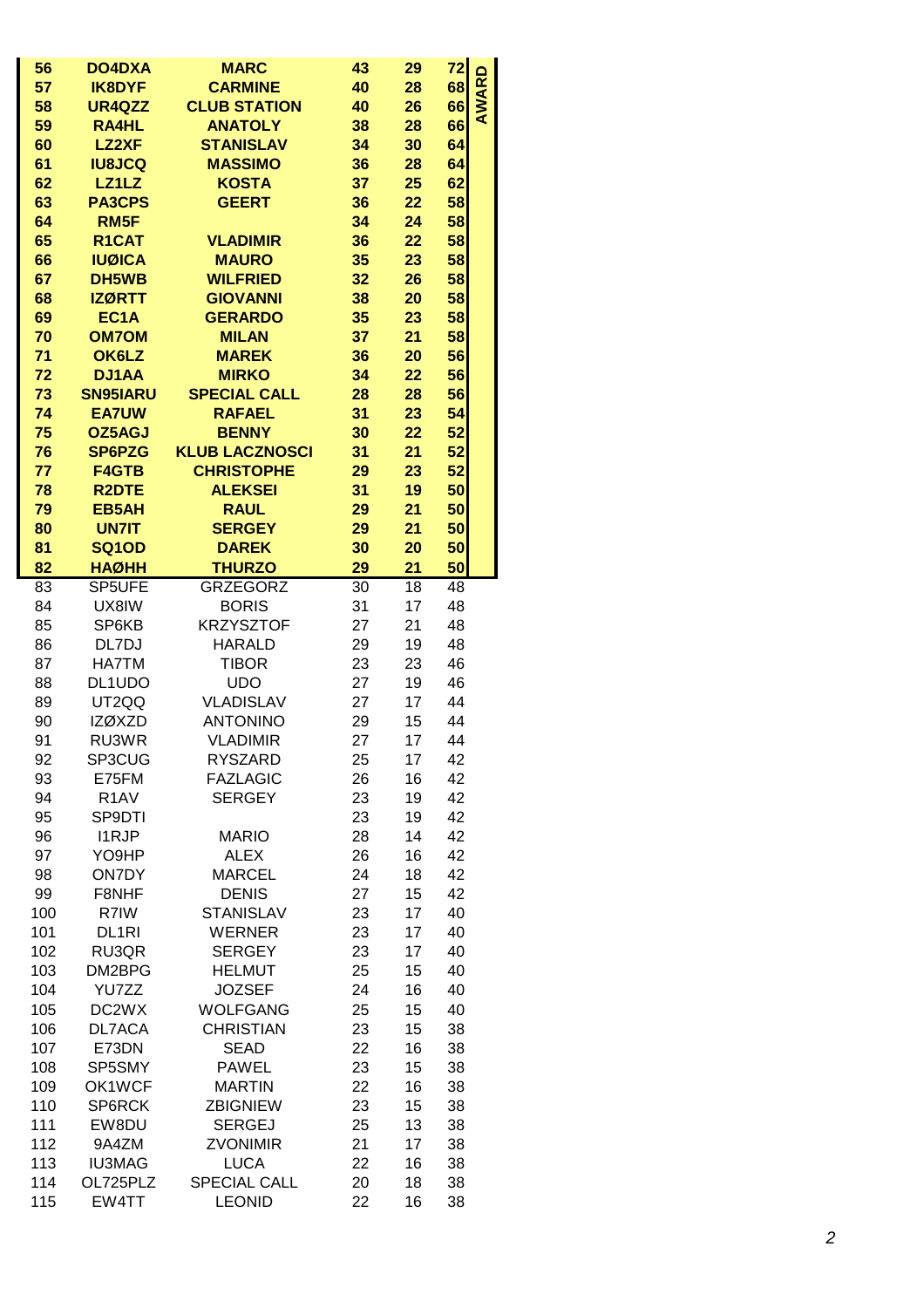| 116 | 9K2HQ              | <b>ESSA</b>         | 20 | 16 | 36 |
|-----|--------------------|---------------------|----|----|----|
| 117 | IW2CYS             | <b>GIANNI</b>       | 21 | 15 | 36 |
| 118 | SV2SNH             | <b>SAKIS</b>        | 22 | 14 | 36 |
| 119 | SV8NAJ             | <b>SPIROS</b>       | 21 | 15 | 36 |
| 120 | SQ6WZ              | <b>GRZEGORZ</b>     | 21 | 15 | 36 |
| 121 | RV6F               | <b>VASILY</b>       | 21 | 15 | 36 |
| 122 | UA1WBM             | <b>ROMAN</b>        | 19 | 17 | 36 |
| 123 | PA7ZZ              | <b>JAAP</b>         | 21 | 15 | 36 |
| 124 | UA6LJX             | <b>ALEXEJ</b>       | 20 | 16 | 36 |
| 125 | R <sub>1</sub> BEO | <b>NIKOLAY</b>      | 21 | 15 | 36 |
| 126 | DL2MHM             | <b>MANFRED</b>      | 20 | 14 | 34 |
| 127 | SQ9CWZ             | <b>MAREK</b>        | 20 | 14 | 34 |
| 128 | YL2CA              | <b>ARNOLDS</b>      | 20 | 14 | 34 |
| 129 | SP5WZ              | <b>ALEKSANDER</b>   | 19 | 15 | 34 |
| 130 | <b>IØLRA</b>       | <b>CARMINE</b>      | 18 | 16 | 34 |
| 131 | HF2Ø2ØPZK          | <b>RADIO CLUB</b>   | 18 | 16 | 34 |
| 132 | UR4UT              | <b>PETRO</b>        | 21 | 13 | 34 |
| 133 | F5RJM              | <b>DENIS</b>        | 23 |    | 34 |
|     |                    | <b>WALID</b>        |    | 11 | 34 |
| 134 | OD5ZZ              |                     | 19 | 15 |    |
| 135 | RA3ABG             | <b>ALEXANDER</b>    | 20 | 14 | 34 |
| 136 | F4FZR              | <b>DANIEL</b>       | 21 | 13 | 34 |
| 137 | IW2DIW             | <b>SILVANO</b>      | 20 | 14 | 34 |
| 138 | DF1VB              | <b>JOCHEN</b>       | 20 | 14 | 34 |
| 139 | <b>E76C</b>        | <b>ZORAN</b>        | 22 | 12 | 34 |
| 140 | S55OO              | <b>GORAN</b>        | 19 | 15 | 34 |
| 141 | US7MM              | <b>VITALY</b>       | 18 | 14 | 32 |
| 142 | IZ1UJM             | <b>FABRIZIO</b>     | 20 | 12 | 32 |
| 143 | UT3HD              | <b>YURI</b>         | 17 | 15 | 32 |
| 144 | SP3HDU             | <b>JANUSZ</b>       | 20 | 12 | 32 |
| 145 | US3LX              | <b>LEN</b>          | 18 | 14 | 32 |
| 146 | UR4QFP             | <b>ANDRII</b>       | 19 | 13 | 32 |
| 147 | YL2GJX             | <b>YEVGENY</b>      | 20 | 12 | 32 |
| 148 | UT5ED              | <b>VICTOR</b>       | 16 | 16 | 32 |
| 149 | R7BI               | <b>YURI</b>         | 20 | 12 | 32 |
| 150 | OK1ZCF             | <b>EUGENE</b>       | 19 | 13 | 32 |
| 151 | G3TXZ              | <b>ERIC</b>         | 19 | 13 | 32 |
| 152 | DJ3LE              | <b>HANS JUERGEN</b> | 18 | 14 | 32 |
| 153 | UR4LG              | <b>VICTOR</b>       | 17 | 15 | 32 |
| 154 | SP6EIY             | <b>STANISLAW</b>    | 18 | 14 | 32 |
| 155 | UV7II              | <b>ALEKSANDR</b>    | 17 | 15 | 32 |
| 156 | UR5LY              | <b>VICTOR</b>       | 20 | 12 | 32 |
| 157 | DL4ABN             | <b>REINER</b>       | 18 | 14 | 32 |
| 158 | UR5VPR             | <b>VASILIJ</b>      | 18 | 12 | 30 |
| 159 | UR3CFC             | <b>VICTOR</b>       | 18 | 12 | 30 |
| 160 | HB9OCR             | <b>MARCO</b>        | 16 | 14 | 30 |
| 161 | SP9UPH             | <b>BOGDAN</b>       | 20 | 10 | 30 |
| 162 | F5PMF              | <b>BERNARD</b>      | 19 | 11 | 30 |
| 163 | PA3AIM             | <b>FREEK</b>        | 18 | 12 | 30 |
| 164 | SP4GED             | <b>JOZEF</b>        | 17 | 13 | 30 |
| 165 | HA3PT              | <b>JANOS</b>        | 18 | 12 | 30 |
| 166 | CU5AM              | <b>JOSE MANUEL</b>  | 16 | 14 | 30 |
| 167 | SQ9LFQ             | <b>JOZEF</b>        | 17 | 13 | 30 |
| 168 | EA3BF              | <b>JORDI</b>        | 16 | 14 | 30 |
| 169 | UN7ZV              | <b>EVGENIY</b>      | 16 | 14 | 30 |
| 170 | US5IQI             | <b>ALEX</b>         | 18 | 12 | 30 |
| 171 | <b>DJØABM</b>      | <b>FERENC</b>       | 17 | 13 | 30 |
| 172 | SV1EKI             | <b>KOSTAS</b>       | 18 | 12 | 30 |
| 173 | UY5YA              | VASILY              | 19 | 11 | 30 |
| 174 | UB1ADI             | <b>PITER</b>        | 19 | 11 | 30 |
| 175 | <b>DJ1TU</b>       | <b>KLAUS</b>        | 17 | 13 | 30 |
|     |                    |                     |    |    |    |